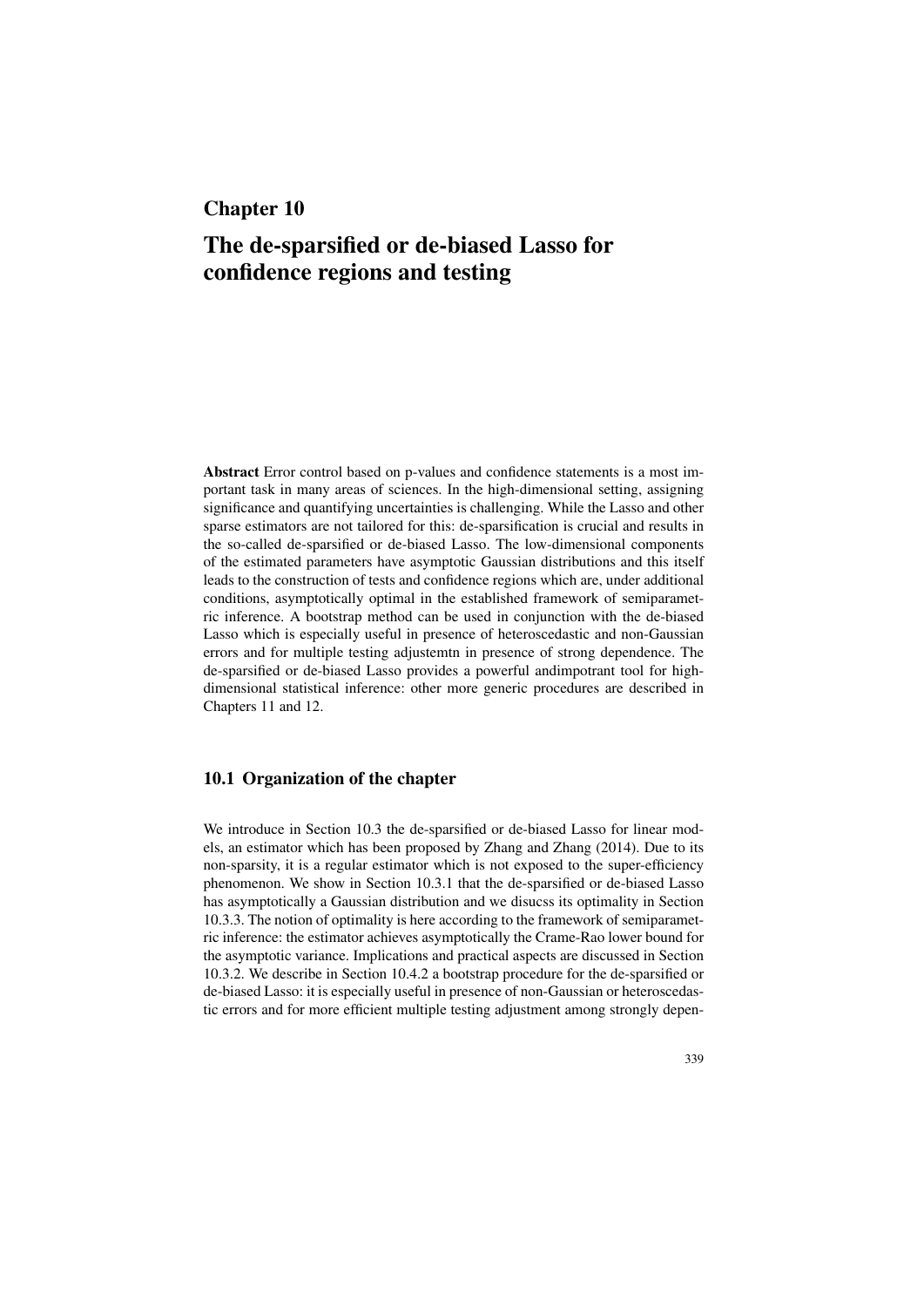dent tests. Finally, Section 10.5 delineates the extension to generalized linear models and alternative methods are briefly mentioned in Section 10.6.

## 10.2 Introduction

We consider first a high-dimensional linear model as in (2.1) while extensions are discussed in Section 10.5:

$$
\mathbf{Y} = \mathbf{X}\boldsymbol{\beta}^0 + \boldsymbol{\varepsilon} \tag{10.1}
$$

with  $n \times p$  fixed or random design matrix **X**,  $n \times 1$  response and error vectors **Y** and  $\varepsilon$ , respectively. The errors are  $\varepsilon_1, \ldots, \varepsilon_n$  are assumed to be independent with  $\mathbb{E}[\varepsilon_i] = 0$ , and independent of **X** (for random design). As in the previous chapters, We allow for high-dimensional settings where  $p \gg n$  and we denote the active set of relevant variables as

$$
S_0 = \{j; \beta_j^0 \neq 0, j = 1, \ldots, p\},\
$$

with cardinality  $s_0 = |S_0|$ . The main goals in this chapter are the construction of confidence intervals and statistical hypothesis tests for the regression parameters  $\beta_j^0$  ( $j = 1, ..., p$ ) and corresponding multiple testing adjustment. The former is a highly non-standard problem in high-dimensional settings while for the latter we can use standard well-known techniques: when considering both goals simultaneously, though, one can develop more powerful multiple testing adjustments.

For assigning uncertainties in terms of confidence intervals or hypothesis testing, the standard Lasso in (2.2) seems inappropriate. It is very difficult to characterize the distribution of the estimator in the high-dimensional setting: Knight and Fu (2000) derive asymptotic results for fixed dimension as sample size  $n \to \infty$  and already for such simple situations, the asymptotic distribution of the Lasso has point mass at zero. This implies, because of non-continuity of the distribution, that standard bootstrapping and subsampling schemes are delicate to apply and uniform convergence to the limit seems hard to achieve. The latter means that the estimator is exposed to undesirable super-efficiency problems. All the problems mentioned above apply not only for the Lasso but also for other sparse estimators.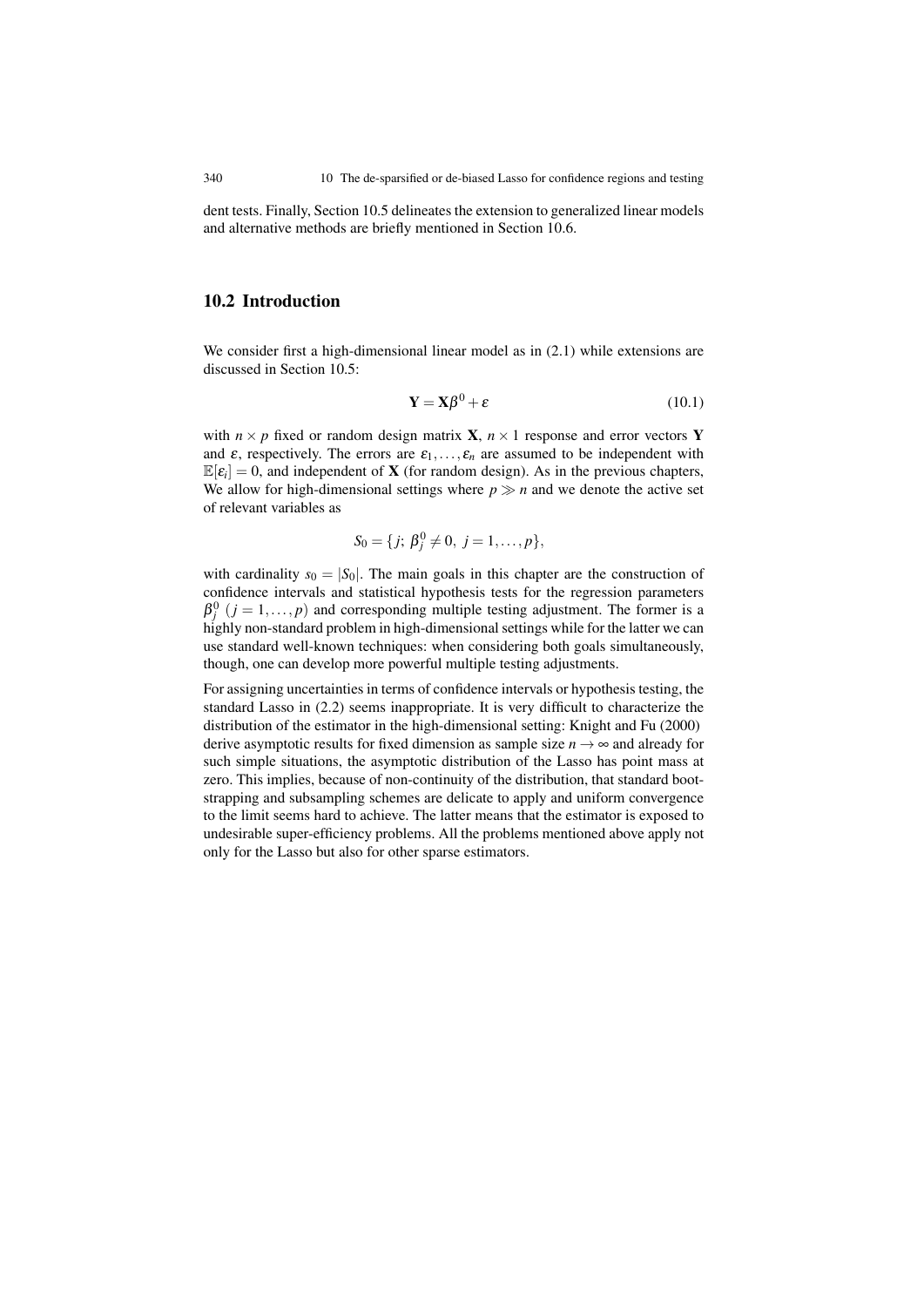10.3 Regularized projection: de-biasing or de-sparsifying the Lasso 341

## 10.3 Regularized projection: de-biasing or de-sparsifying the Lasso

We describe here a method, first introduced by Zhang and Zhang (2014). It is instructive to give a motivation starting with the low-dimensional setting where  $p < n$ and rank $(\mathbf{X}) = p$ . The *j*th component of the ordinary least squares estimator  $\hat{\beta}_{OLS;j}$ can be obtained as follows. Do an OLS regression of  $X^{(j)}$  versus all other variables  $X^{(-j)}$  and denote the corresponding residuals by  $Z^{(j)}$ . Then:

$$
\hat{\beta}_{\text{OLS};j} = \mathbf{Y}^T Z^{(j)} / (\mathbf{X}^{(j)})^T Z^{(j)} \tag{10.2}
$$

can be obtained by a linear projection (Problem 10.1). In a high-dimensional setting with rank(**X**) = *n*, the residuals  $Z^{(j)}$  would be equal to zero and the projection is ill-posed.

For the high-dimensional case with  $p > n$ , the idea is to pursue a regularized projection. Instead of ordinary least squares regression, we use a Lasso regression of  $\mathbf{X}^{(j)}$ versus  $X^{(-j)}$  with corresponding residual vector  $Z^{(j)}$ :

$$
\hat{\gamma}^{(j)} = \underset{\gamma \in \mathbb{R}^{p-1}}{\arg \min} ||\mathbf{X}^{(j)} - \mathbf{X}^{(-j)}\gamma||_2^2/n + \lambda_j|\gamma||_1,
$$
  

$$
Z^{(j)} = \mathbf{X}^{(j)} - \mathbf{X}^{(-j)}\hat{\gamma}^{(j)}.
$$

This involves a regularization parameter  $\lambda_j$  for the Lasso, and hence  $Z^{(j)} = Z^{(j)}(\lambda_j)$ . We immediately obtain for any vector  $Z^{(j)}$ :

$$
\frac{Y^{T}Z^{(j)}}{(\mathbf{X}^{(j)})^{T}Z^{(j)}} = \beta_{j}^{0} + \sum_{k \neq j} P_{jk}\beta_{k}^{0} + \frac{\varepsilon^{T}Z^{(j)}}{(\mathbf{X}^{(j)})^{T}Z^{(j)}},
$$
  
\n
$$
P_{jk} = (\mathbf{X}^{(k)})^{T}Z^{(j)}/(\mathbf{X}^{(j)})^{T}Z^{(j)}.
$$
\n(10.3)

We note that in the low-dimensional case with  $Z^{(j)}$  being the residuals from ordinary least squares, due to orthogonality,  $P_{ik} = 0$  for all  $k \neq j$ .

When using the Lasso-residuals for  $Z^{(j)}$ , we do not have exact orthogonality and a bias term arises. Thus, we make a bias correction in (10.3) by plugging in the Lasso estimator  $\hat{\beta}$  (of the regression Y versus X): the bias-corrected estimator is

$$
\hat{b}_j = \frac{Y^T Z^{(j)}}{(\mathbf{X}^{(j)})^T Z^{(j)}} - \sum_{k \neq j} P_{jk} \hat{\beta}_k.
$$
\n(10.4)

The estimator  $\hat{b} = \{\hat{b}_j; j = 1, \ldots, p\}$  is not sparse with all components being different from zero. This non-sparseness happens because the first term on the right-hand side of (10.4) is non-zeroi and the second term does not cancel the first one (except for a constellation which has probability zero). Thus, the estimator in (10.4) is sometimes called the de-sparsified Lasso (van de Geer et al., 2014). We can write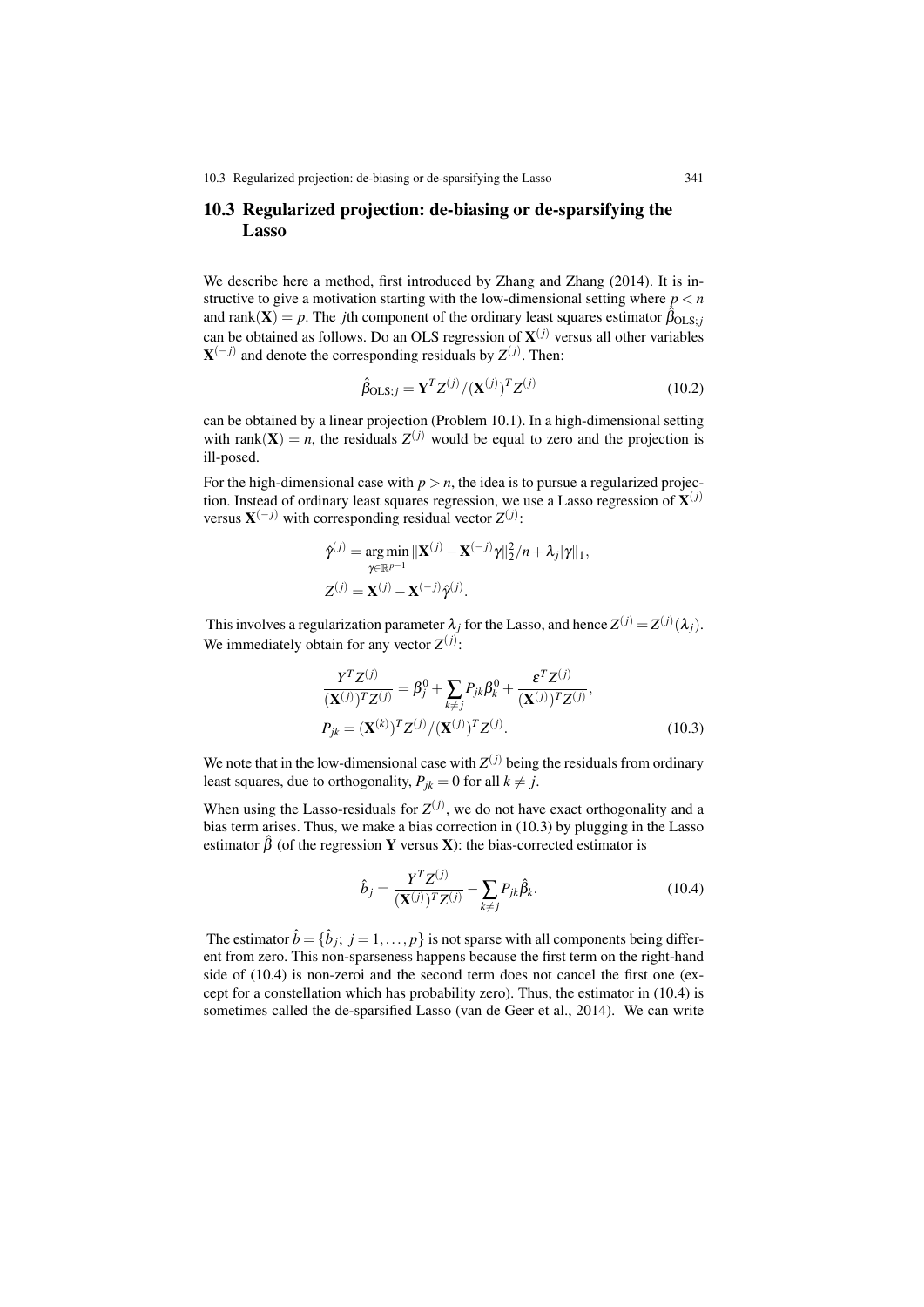(10.4) also in the following form:

$$
\hat{b}_j = \hat{\beta}_j + \frac{(Z^{(j)})^T (\mathbf{Y} - \mathbf{X}\hat{\beta})}{(Z^{(j)})^T \mathbf{X}^{(j)}}.
$$
\n(10.5)

Since  $\hat{\beta}$  is the Lasso estimator, we see that  $\hat{b}_j$  equals the Lasso estimator with an additional estimated bias correction term: therefore the name de-biased Lasso (Zhang and Zhang, 2014).

#### *10.3.1 Limiting Gaussian distribution*

We show here that the de-sparsified or de-biased Lasso has an asymptotic Gaussian distribution. Using (10.3) we obtain:

$$
\sqrt{n}(\hat{b}_j-\beta_j^0)=\frac{n^{-1/2}\varepsilon^T Z^{(j)}}{n^{-1}(\mathbf{X}^{(j)})^T Z^{(j)}}+\sum_{k\neq j}\sqrt{n}P_{jk}(\hat{\beta}_k-\beta_k^0).
$$

The first term on the right-hand side of the equal sign has an exact Gaussian distribution, when assuming Gaussian errors; for non-Gaussian error, one can establish an asymptotic Gaussian distribution when assuming that  $\mathbb{E}|\varepsilon_i|^{2+\kappa} < \infty$  for  $\kappa > 0$ . We will argue below in Lemma 10.1 and Theorem 10.1 that the second term is asymptotically negligible.

Assuming such an asymptotic negligibility, we have for the variance of the leading term

$$
\text{Var}\left(\frac{n^{-1/2} \varepsilon^T Z^{(j)}}{n^{-1} (\mathbf{X}^{(j)})^T Z^{(j)}}\right) = \sigma_{\varepsilon}^2 \frac{\|Z^{(j)}\|_2^2/n}{|n^{-1} (\mathbf{X}^{(j)})^T Z^{(j)}|^2}.
$$

Thus, when standardizing to unit variance we approximately obtain

$$
\sigma_{\varepsilon}^{-1} \sqrt{n} \frac{n^{-1}(\mathbf{X}^{(j)})^T Z^{(j)}}{n^{-1/2} ||Z^{(j)}||_2} (\hat{b}_j - \beta_j^0) \approx \mathcal{N}(0, 1).
$$

We will make this rigorous next.

Lemma 10.1. *Consider a linear model as in (10.1) with fixed design and Gaussian errors*  $\varepsilon \sim \mathcal{N}_n(0, \sigma^2 I)$ *. Then:* 

$$
\sigma_{\varepsilon}^{-1} \sqrt{n} \text{diag}\left(\frac{n^{-1}(\mathbf{X}^{(1)})^T Z^{(1)}}{n^{-1/2} \|Z^{(1)}\|_2}, \dots, \frac{n^{-1}(\mathbf{X}^{(p)})^T Z^{(p)}}{n^{-1/2} \|Z^{(p)}\|_2}\right) (\hat{b} - \beta^0) = W + \Delta
$$

*where*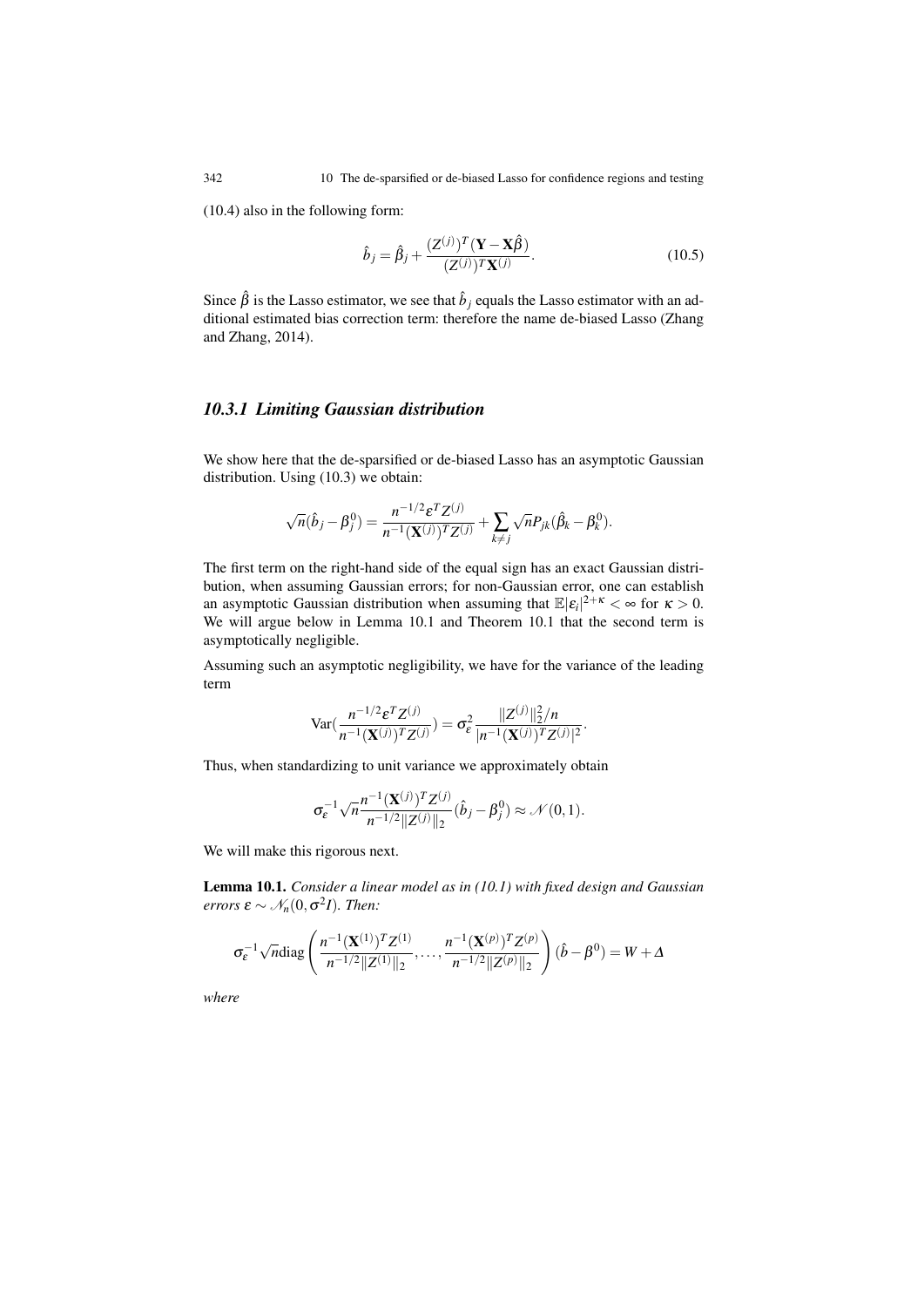10.3 Regularized projection: de-biasing or de-sparsifying the Lasso 343

$$
W \sim \mathcal{N}_p(0, \Omega), \ \Omega_{jk} = \frac{n^{-1}(Z^{(j)})^T Z^{(k)}}{n^{-1/2} ||Z^{(j)}||_2 n^{-1/2} ||Z^{(k)}||_2},
$$

$$
|\Delta_j| \leq \sigma^{-1} \sqrt{n} \lambda_j / 2 \frac{1}{||Z^{(j)}||_2 / \sqrt{n}} ||\hat{\beta} - \beta^0||_1.
$$

Proof. We write for a single component *j*:

$$
\hat{b}_j = \frac{(Z^{(j)})^T Y}{(Z^{(j)})^T \mathbf{X}^{(j)}} - \sum_{k \neq j} \frac{(Z^{(j)})^T \mathbf{X}^{(k)}}{(Z^{(j)})^T \mathbf{X}^{(j)}} \hat{\beta}_k + \frac{(Z^{(j)})^T \boldsymbol{\varepsilon}}{(Z^{(j)})^T \mathbf{X}^{(j)}}
$$
\n
$$
= \beta_j^0 - \sum_{k \neq j} \frac{(Z^{(j)})^T \mathbf{X}^{(k)}}{(Z^{(j)})^T \mathbf{X}^{(j)}} (\beta_k - \beta_k^0) + \frac{(Z^{(j)})^T \boldsymbol{\varepsilon}}{(Z^{(j)})^T \mathbf{X}^{(j)}}.
$$

Thus, we obtain

$$
\sigma^{-1} \sqrt{n} \frac{(Z^{(j)})^T \mathbf{X}^{(j)}/n}{\|Z^{(j)}\|_2 / \sqrt{n}} (\hat{b}_j - \beta_j^0) = W_j + \Delta_j,
$$
  
\n
$$
W_j = \sigma^{-1} \frac{(Z^{(j)})^T \mathbf{X}^{(j)}/n}{\|Z^{(j)}\|_2 / \sqrt{n}} (Z^{(j)})^T \varepsilon / \sqrt{n} \sim \mathcal{N}(0, 1),
$$
  
\n
$$
\Delta_j = \sigma^{-1} \sqrt{n} \frac{1}{\|Z^{(j)}\|_2 / \sqrt{n}} \sum_{k \neq j} (Z^{(j)})^T \mathbf{X}^{(k)}/n(\beta_k^0 - \hat{\beta}_k).
$$

Clearly the vector  $W = (W_1, \ldots, W_p)$  has a Gaussian distribution  $\mathcal{N}_p(0, \Omega)$  with  $\Omega$ as in the lemma.

For the error (or bias) term we exploit the KKT conditions of the Lasso, see Lemma 2.1, saying that

$$
|Z^{(j)}\rangle^T \mathbf{X}^{(k)}/n| \le \lambda_j/2 \text{ for all } k \neq j.
$$
 (10.6)

Then, by Hölder's inequality,

$$
|\Delta_j| \leq 2\sigma^{-1} \sqrt{n} \frac{\lambda_j}{\|Z^{(j)}\|_2/\sqrt{n}} \|\hat{\beta} - \beta^0\|_1.
$$

We see that the bias term  $\Delta_j$  is small if  $\frac{\lambda_j}{\|Z^{(j)}\|_2/\sqrt{n}}$  is small. Obviously, choosing  $\lambda_j$  very small leads to residuals with small  $||Z^{(j)}||_2$  and there is a trade-off. Under some conditions, one can choose  $\lambda_j \asymp \sqrt{\log(p)/n}$  such that  $||Z^{(j)}||_2/\sqrt{n}$  is bounded away from zero: invoking the usual bound for  $\|\hat{\beta} - \beta^0\|_1 = O_P(s_0\sqrt{\log(p)/n})$ , see for example (2.22), this then leads to the bound

$$
|\Delta_j| \leq O_P(\sqrt{n}\sqrt{\log(p)/n} s_0\sqrt{\log(p)/n}) = O_P(s_0\log(p)/\sqrt{n}),
$$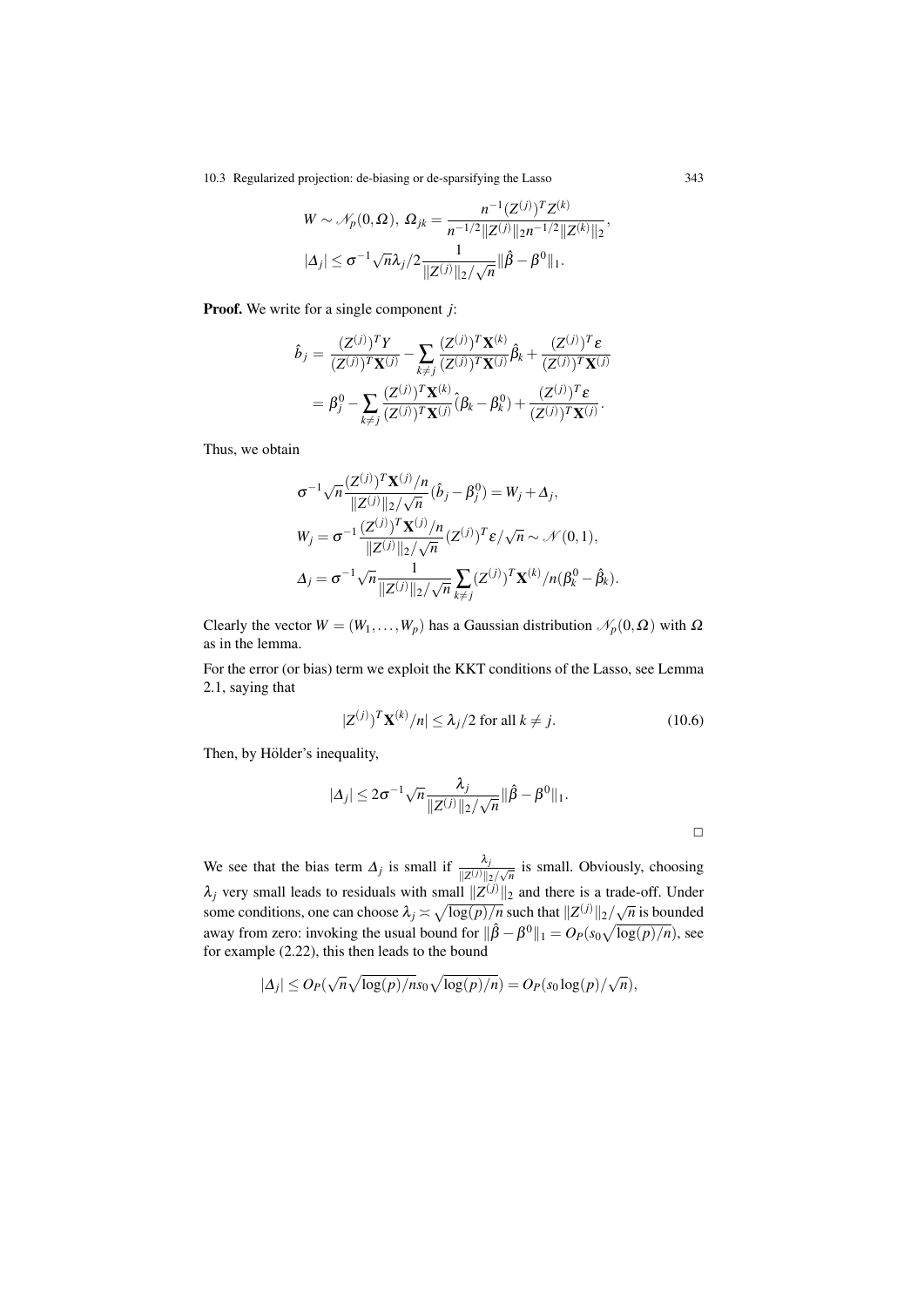and the right-hand side is negligible if  $s_0 = o(\sqrt{n}/\log(p))$ . We will make this rigorous next.

Assume the following:

- (B1) The design matrix **X** has compatibility constant  $\phi_0^2 \ge C > 0$  bounded away from zero, and the sparsity of the regression vector is  $s_0 = ||\beta^0||_0^0 = o(\sqrt{n}/\log(p)).$
- (B2,j) For  $\lambda_j = C_j \sqrt{\log(p)/n}$  with  $0 < L_1 \le C_j \le L_2 < \infty$  the residuals satisfy  $||Z^{(j)}||_2^2/n \ge L > 0$  (where *L* might depend on *L*<sub>1</sub>).

Theorem 10.1. *Consider a linear model as in (10.1) with fixed design and Gaussian errors*  $\epsilon \sim \mathcal{N}_n(0, \sigma^2 I)$ *. Assume (B1) and (B2,j), and choose*  $\lambda = C \sqrt{\log(p)/n}$  for  $0 < M_1 \leq C \leq M_2 < \infty$  with  $M_1$  sufficiently large. We then have that

$$
\sigma^{-1}\sqrt{n}\frac{n^{-1}(\mathbf{X}^{(j)})^T Z^{(j)}}{n^{-1/2}||Z^{(j)}||_2}(\hat{b}_j-\beta_j^0)\Longrightarrow \mathcal{N}(0,1).
$$

*If in addition (B2,j) holds for all*  $j = 1, \ldots, p$ *:* 

$$
\sigma^{-1}\sqrt{n}\text{diag}\left(\frac{n^{-1}(\mathbf{X}^{(1)})^TZ^{(1)}}{n^{-1/2}||Z^{(1)}||_2},\ldots,\frac{n^{-1}(\mathbf{X}^{(p)})^TZ^{(p)}}{n^{-1/2}||Z^{(p)}||_2}\right)(\hat{b}-\beta^0)=W+\Delta
$$

*where*

$$
W \sim \mathcal{N}_p(0, \Omega), \ \Omega_{jk} = \frac{n^{-1}(Z^{(j)})^T Z^{(k)}}{n^{-1/2} ||Z^{(j)}||_2 n^{-1/2} ||Z^{(k)}||_2},
$$
  
\n
$$
\max_{j=1,\dots,p} |\Delta_j| = o_P(1).
$$

**Proof.** Assumption (B1) guarantees that when choosing  $\lambda = C \sqrt{\log(p)/n}$  with *C* sufficiently large that

$$
\|\hat{\beta}-\beta^0\|_1=O_P(s_0\sqrt{\log(p)/n}),
$$

see for example (2.22) and Chapter 6. The result then follows from Lemma 10.1 by invoking assumption  $(B2,j)$ .

The lower bound of the compatibility constant in assumption (B1) is justified in Section 6.12. Assumption (B2,j) can be justified as follows. Assume that the rows of **X** are i.i.d. from a distribution with mean zero and covariance matrix  $\Sigma$  (and one then conditions on  $X$  for a fixed design linear model). Assume that for the inverse  $\Theta = \Sigma^{-1}, \Theta_{ij} \geq 2L > 0$ . It then holds that

$$
\mathbf{X}^{(j)} = \mathbf{X}^{(-j)}\gamma^{(j)} + \eta^{(j)},
$$

with  $\eta^{(j)} \sim \mathcal{N}_n(0, \tau_j^2 I)$ ,  $\tau_j^2 = 1/\Theta_{jj}$  and  $\eta^{(j)}$  uncorrelated from  $\mathbf{X}^{(-j)}$ . If the Lasso is consistent for the prediction error, saying that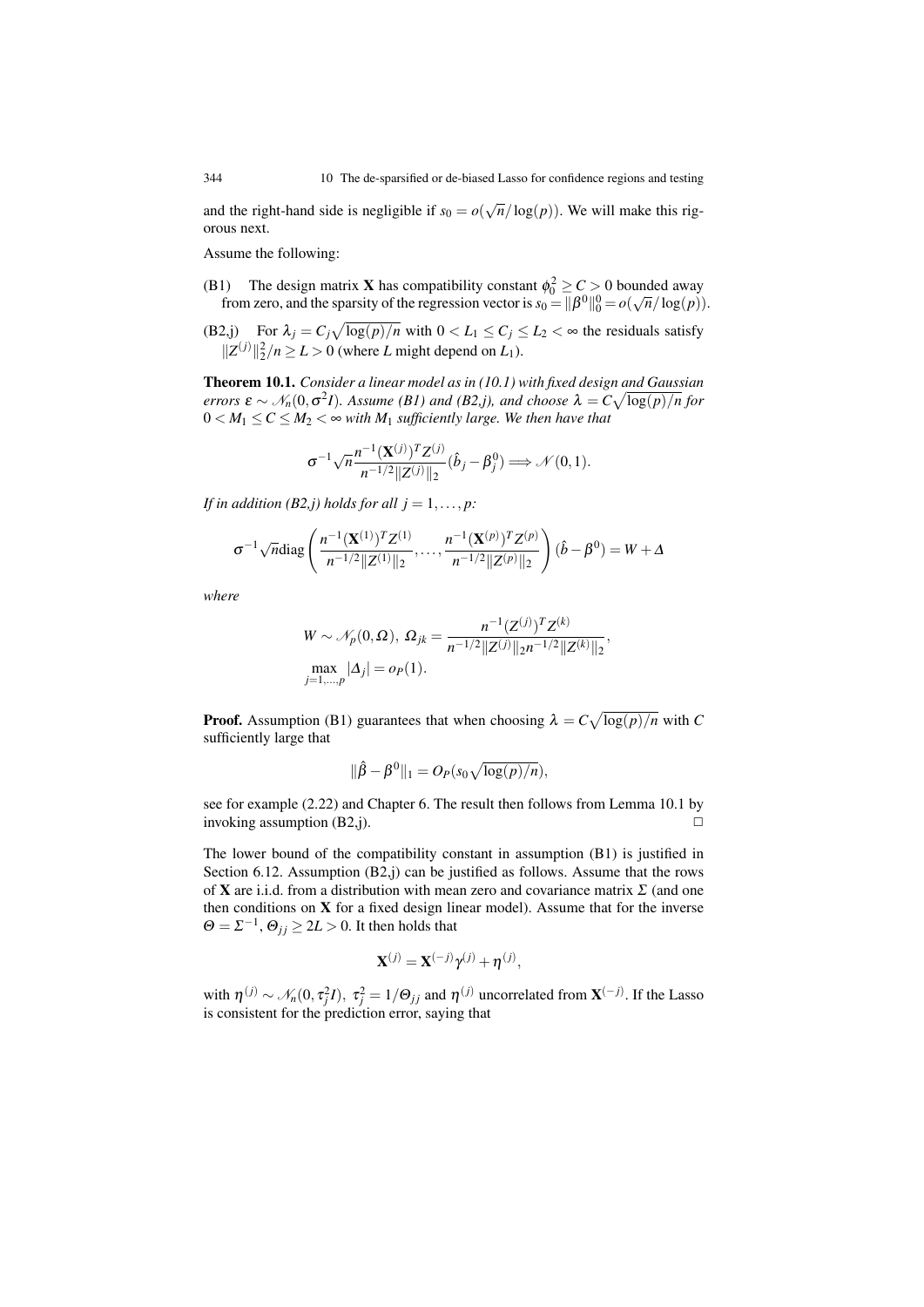10.3 Regularized projection: de-biasing or de-sparsifying the Lasso 345

$$
\|\mathbf{X}^{(-j)}(\hat{\gamma}^{(j)} - \gamma^{(j)}\|_2^2 / n = o_P(1),\tag{10.7}
$$

we have that (B2,j) holds with probability tending to 1. Consistency of the prediction error in (10.7) holds if the sparsity is  $s_j = ||\gamma^{(j)}||_0^0 = o(\log(p)/n)$  and a restricted eigenvalue condition holds for  $X^{(-j)}$ , see for example (2.22).

From a theoretical perspective, it is more elegant to use the square root Lasso (Belloni et al., 2011), described in Section 2.13, for the construction of  $Z^{(j)}$ : then, one can establish an analogue of the statements in the Theorem 10.1 without requiring (B2,j), see Problem 10.2. In fact, the bound for the bias term  $\Delta_i$  in Lemma 10.1 becomes:

$$
|\Delta_j|\leq \sigma^{-1}\sqrt{n}\lambda_j\|\hat{\beta}-\beta^0\|_1.
$$

Under assumption (B1), this converges to zero in probability. In practice, it seems to make essentially no difference whether one takes the square root or plain Lasso for the construction of the  $Z^{(j)}$ 's (and in fact, the square root Lasso has the same solution path as the Lasso, see Peter: Reference????).

Finally, the convergence in Theorem 10.1 is uniform over the subset of the parameter space where the number of non-zero coefficients is small, e.g. over  $\{\beta; \| \beta \|_0^0 \le s_0\}$ , where  $s_0 = o(\sqrt{n}/\log(p))$  occurs in condition (B1). Therefore, we obtain *honest* confidence regions and tests, as discussed in the next subsection.

# *10.3.2 Confidence regions, group inference, multiple statistical testing and practical issues*

Theorem 10.1 justifies the construction of confidence regions and statistical hypothesis tests. When considering a single regression parameter, we can construct a twosided confidence interval as follows:

$$
\hat{b}_j \pm \hat{\sigma} n^{-1/2} \frac{n^{-1/2} ||Z^{(j)}||_2}{n^{-1} (\mathbf{X}^{(j)})^T Z^{(j)}} \Phi^{-1} (1 - \alpha/2),
$$

where  $\Phi(\cdot)$  is the cumulative distribution function of  $\mathcal{N}(0,1)$ . Here,  $\hat{\sigma}^2$  is an estimate of the error variance, as discussed below. Two-sided statistical testing for a single parameter concerns the null-hypothesis

$$
H_{0,j}:\ \beta^0_j=0
$$

versus the alternative

$$
H_{A,j}:\ \beta_j^0\neq 0.
$$

Of course, one could also test other parameter values than zero.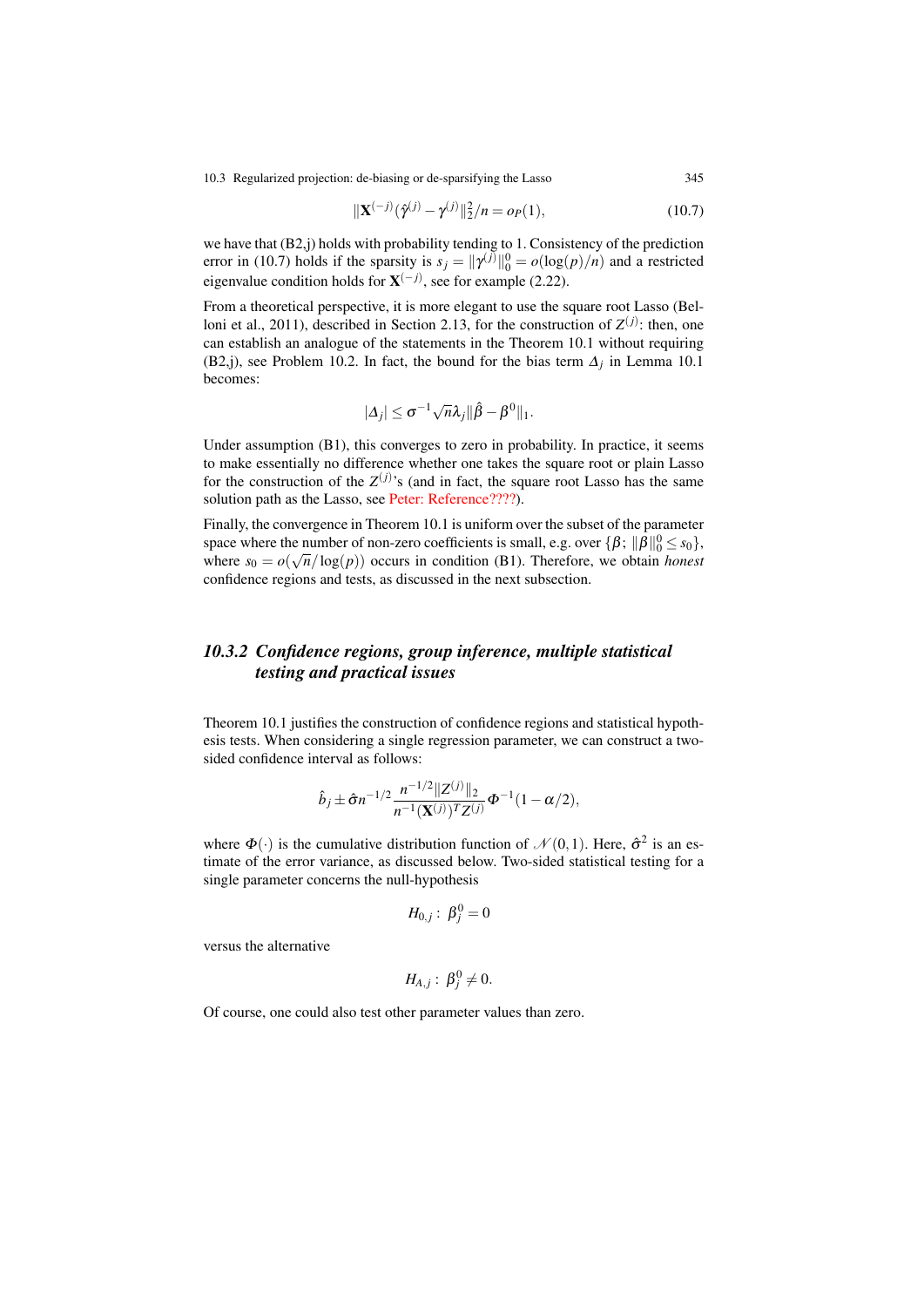When doing inference for a few components  $G \subseteq \{1, ..., p\}$  of  $\beta^0$ , with  $|G|$  of fixed cardinality (from an asymptotic perspective as  $n \to \infty$ ), we can rely on the distribution of  $W_G$  from the second statement in Theorem 10.1. If  $|G|$  is arbitrarily large, we restrict the focus to the sup-norm: in this norm, the approximation error  $||\Delta||_{\infty}$  in Theorem 10.1 converges to zero. Thus, for a group *G* ⊆ {1,..., *p*}, we can test a group null-hypothesis

$$
H_{0,G}: \ \beta_j^0 = 0 \text{ for all } j \in G,
$$

versus the logical complement  $H_{A,G}: \beta_j^0 \neq 0$  from some  $j \in G$ , by considering the test-statistic

$$
\max_{j \in G} \hat{\sigma}^{-1} \sqrt{n} \frac{n^{-1} (\mathbf{X}^{(j)})^T Z^{(j)}}{n^{-1/2} \|Z^{(j)}\|_2} |\hat{b}_j| \Rightarrow \max_{j \in G} |W_j|,
$$
\n(10.8)

where the limit on the right hand side occurs if the null-hypothesis  $H_{0,G}$  holds true. The distribution of max<sub> $i \in G$ </sub> | $W_i$ | can be easily simulated from dependent Gaussian random variables from  $\mathcal{N}_p(0,\Omega)$  where  $\Omega$  is known. We also remark that sum-type statistics for large groups cannot be easily treated because  $\sum_{i \in G} |\Delta_i|$  might not be reasonably upper-bounded.

We can also use the limiting distribution in (10.8) for multipe testing correction. Denote by  $F_G(c) = \mathbf{P}[\max_{j \in G} |W_j| \le c]$ . Then, the corrected p-values for testing all single hypotheses  $H_{0,j}$ :  $\beta_j^0 = 0$  versus  $H_{A,j}$ :  $\beta_j^0 \neq 0$ , for  $j = 1, ..., p$ , is given by

$$
P_{\text{corr},j} = F_{\{1,\dots,p\}}(\hat{\sigma}^{-1}\sqrt{n}\frac{n^{-1}(\mathbf{X}^{(j)})^T Z^{(j)}}{n^{-1/2}||Z^{(j)}||_2}|\hat{b}_j|),\tag{10.9}
$$

which controls the familywise error rate (FWER), see Problem 10.3. The FWER is defined as follows. Denote the number of false positives by  $V = V(\alpha) = \sum_{j=1}^{p} I(P_{\text{corr},j} \leq$  $\alpha$ ) · *I*( $H_{0,i}$  holds true). Then, the familywise error rate is

$$
\mathbf{P}[V>0].
$$

The correction of p-values for testing many group hypothesis  $H_{0,G_r}$  ( $r = 1,...,m$ ) can be done similarly as in (10.9). See Problem 10.3.

Estimation of the error variance can be done by using the residual sum of squqres from Lasso fit:

$$
\hat{\sigma}^2 = n^{-1} \|\mathbf{Y} - \mathbf{X}\hat{\beta}(\lambda_{\rm CV})\|_2^2, \tag{10.10}
$$

where  $\lambda_{\rm CV}$  is the regularization parameter optimizing a cross-validated squared error loss. Often, 10-fold cross-validation is employed. Insteaad of (10.10) one can use a more conservative estimate with the scaling factor  $(n - ||\hat{\beta}(\lambda_{CV}||_0^0)^{-1}$ . The use of cross-validation seems to work quite well empirically (Reid et al., 2016). . As an alternative, the so-called scaled Lasso (Sun and Zhang, 2012) can be used which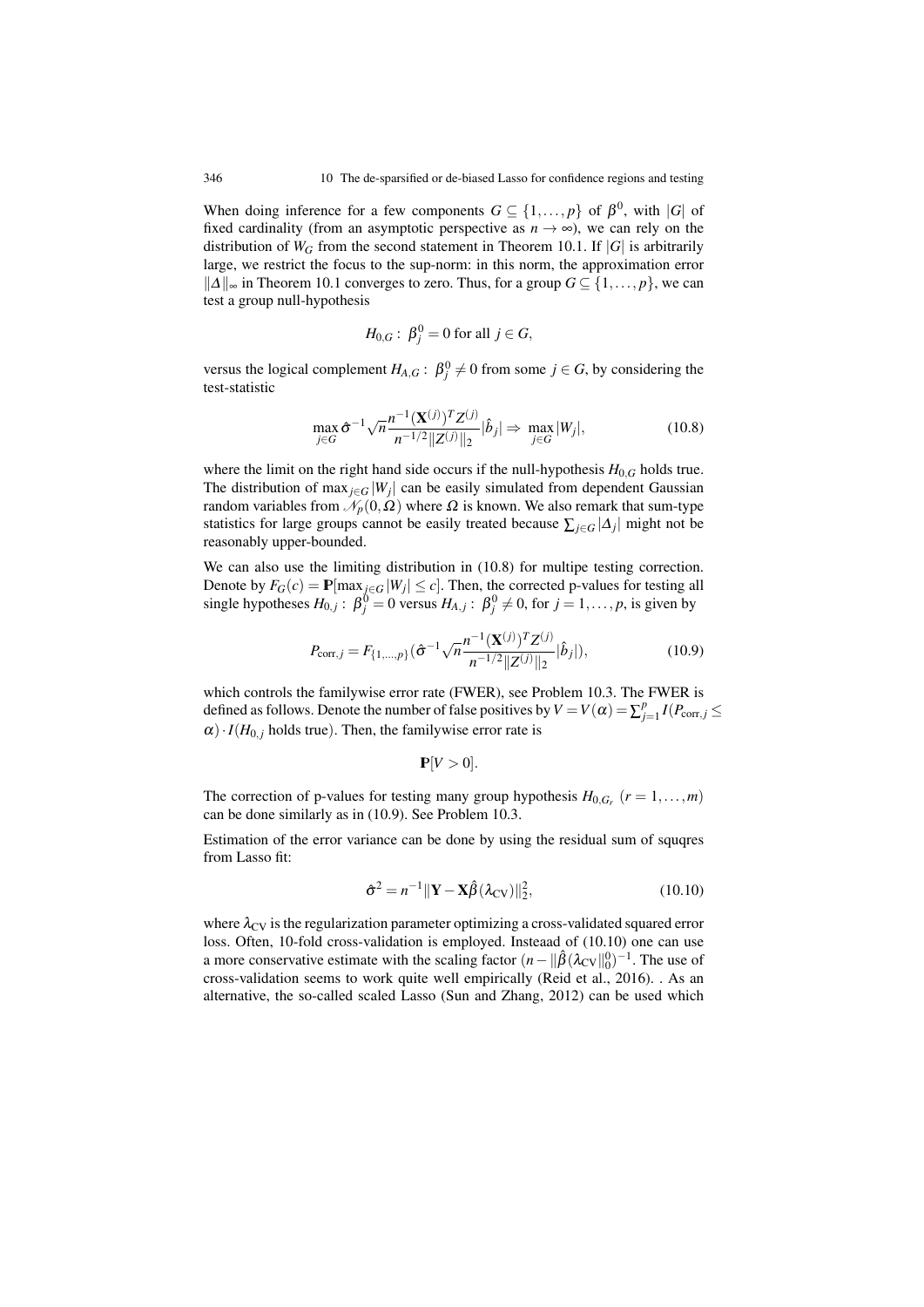leads to a consistent estimate of the error variance: it is a fully automatic method which does not require any specification of a tuning parameter.

From a practical perspective, we need to choose the regularization parameters  $\lambda$  (for the Lasso regression of *Y* versus **X**) and  $\lambda_j$  (for the nodewise Lasso regressions of  $X^{(j)}$  versus all other variables  $X^{(-j)}$ ). Regarding the former, we advocate a choice using (typically a 10-fold cross-validation; for the latter, we favor a proposal for a smaller  $\lambda_j$  than the one from cross-validation.

*Choice of*  $\lambda_j$  *for de-sparsified Lasso.* We see from the KKT conditions, see Lemma 2.1, that the numerator of the error in the bias correction term (i.e. the  $P_{ik}$ 's) is decreasing as  $\lambda_j/2 \searrow 0$ ; for controlling the denominator,  $\lambda_j$  shouldn't be too small to ensure that the denominator (i.e.  $n^{-1}(\mathbf{X}^{(j)})^T Z^{(j)}$ ) behaves reasonable (staying away from zero) for a fairly large range of  $\lambda_i$ .

Therefore, the strategy is as follows.

- 1. Compute a Lasso regression of  $X^{(j)}$  versus all other variables  $X^{(-j)}$  using (typically a 10-fold) cross-validation, and the corresponding residual vector is denoted by  $Z^{(j)}$ .
- 2. Compute  $||Z^{(j)}||_2^2/((\mathbf{X}^{(j)})^T Z^{(j)})^2$  which is the asymptotic variance of  $\hat{b}_j/\sigma_{\varepsilon}$ , assuming that the error in the bias correction is negligible.
- 3. Increase the variance by 25%, i.e.,  $V_j = 1.25||Z^{(j)}||_2^2/((\mathbf{X}^{(j)})^T Z^{(j)})^2$ .
- 4. Search for the smallest  $\lambda_j$  such that the corresponding residual vector  $Z^{(j)}(\lambda_j)$ satisfies:

$$
||Z^{(j)}(\lambda_j)||_2^2/((\mathbf{X}^{(j)})^T Z^{(j)}(\lambda_j))^2 \leq V_j.
$$

This procedure is similar to the choice of  $\lambda_i$  advocated in Zhang and Zhang (2014).

For a description about computational implementation of the de-biased or desparsified Lasso and its comparison to other methods, see also Section 10.4, we refer to Dezeure et al. (2015).

### *10.3.3 Asymptotic efficiency*

We look at the question whether the de-sparsified estimator  $\hat{b}_j$  for a single component is asymptotically efficient, reaching the smallest possible asymptotic variance, that is, the semiparametric efficiency bound (Bickel et al., 1998, cf.). To do so, we assume that  $X$  is random with rows being i.i.d. from a distribution with mean zero and covariance matrix  $\Sigma$ . Assume that

(C,j) 
$$
\Theta = \Sigma^{-1}
$$
 exists and  $0 < L \le \Theta_{jj} \le U \infty$  for some constants  $0 < L < U < \infty$ .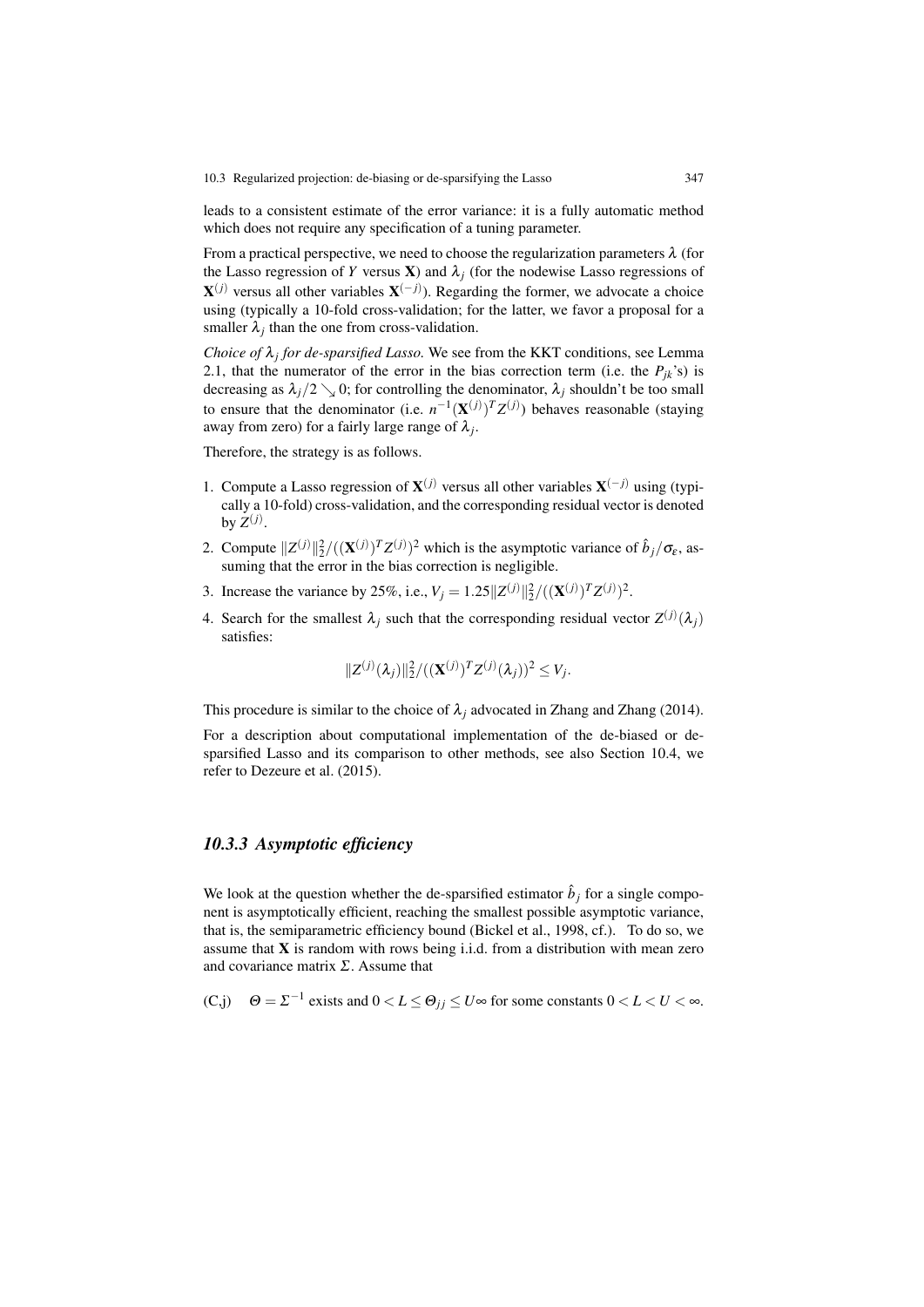In the low-dimensional classical case with  $p < n$  and rank(X) = *p*, the semiparametric efficiency bound describing the smallest asymptotic variance with the class of regular estimators is  $\Theta_{ij} = (\Sigma^{-1})_{ij}$ . This is also known as the Cramer-Rao bound.

Denote the  $\ell_0$  and the scaled  $\ell_2$  sparsity of the *j*th row of  $\Theta$  by

$$
s_j = \sum_{k \neq j} I(\Theta_{jk} \neq 0),
$$
  

$$
t_j^2 = \sum_{k \neq j} \Theta_{jk}^2 / \Theta_{jj}^2.
$$

The following then holds.

**Theorem 10.2.** *Consider*  $j \in \{1, \ldots, p\}$ *. Assume (B1), (C,j), s<sub>j</sub> =*  $o(n/\log(p))$ *,*  $t_j^2 \leq C < \infty$  for some constant  $C < \infty$  and that the restricted minimal eigenvalue *for* (X(−*j*) )*T*X(−*j*) /*n is bounded away from zero. Furthermore, assume that the distribution of the rows of* X *(each being the same) is sub-Gaussian. Then,*

$$
\sqrt{n}(\hat{b}_j - \beta_j^0) = U_j + \Gamma_j,
$$
  
\n
$$
U_j \sim \mathcal{N}(0, \sigma^2 \Theta_{jj}), \Gamma_j = o_P(1) \quad (n \to \infty).
$$

**Proof.** When conditioning on  $X$ , we can invoke Theorem 10.1. The asymptotic variance equals

$$
\sigma^2 \lim_{n \to \infty} \frac{\|Z^{(j)}\|_2^2/n}{|(Z^{(j)})^T \mathbf{X}^{(j)}/n|^2}.
$$

The following holds:

$$
(Z^{(j)})^T \mathbf{X}^{(j)}/n = ||Z^{(j)}||_2^2/n + n^{-1} (Z^{(j)})^T \mathbf{X}^{(-j)} \gamma^{(j)} + n^{-1} (Z^{(j)})^T \mathbf{X}^{(-j)} (\hat{\gamma}^{(j)} - \gamma^{(j)}).
$$

Using the KKT conditions as in (10.6) and  $\|\gamma^{(j)}\|_1 \leq \sqrt{s_j}\|\gamma^{(j)}\|_2$ , we have that

$$
|n^{-1}(Z^{(j)})^T\mathbf{X}^{(-j)}\gamma^{(j)}| \leq 2\lambda_j\sqrt{s_j}||\gamma^{(j)}||_2,
$$

and

$$
|n^{-1}(Z^{(j)})^T\mathbf{X}^{(-j)}(\hat{\gamma}^{(j)}-\gamma^{(j)})|\leq 2\lambda_j\|\hat{\gamma}^{(j)}-\gamma^{(j)}\|_1.
$$

Since  $t_j = ||\gamma^{(j)}||_2^2$ , see (15.5), by assumption we have  $||gamma^{(j)}||_2 \le \sqrt{C} < \infty$ and that the compatibility constant for  $X^{(-j)}$  is bounded away from zero: due to sub-Gaussianity of **X** we then obtain  $\|\hat{\gamma}^{(j)} - \gamma^{(j)}\|_1 \leq O_P(s_j\sqrt{\log(p)/n})$ . Therefore, since  $s_j = o(n/\log(p))$ , we have that the asymptotic variance is behaving like

$$
\sigma^2/(n^{-1}||Z^{(j)}||_2^2). \tag{10.11}
$$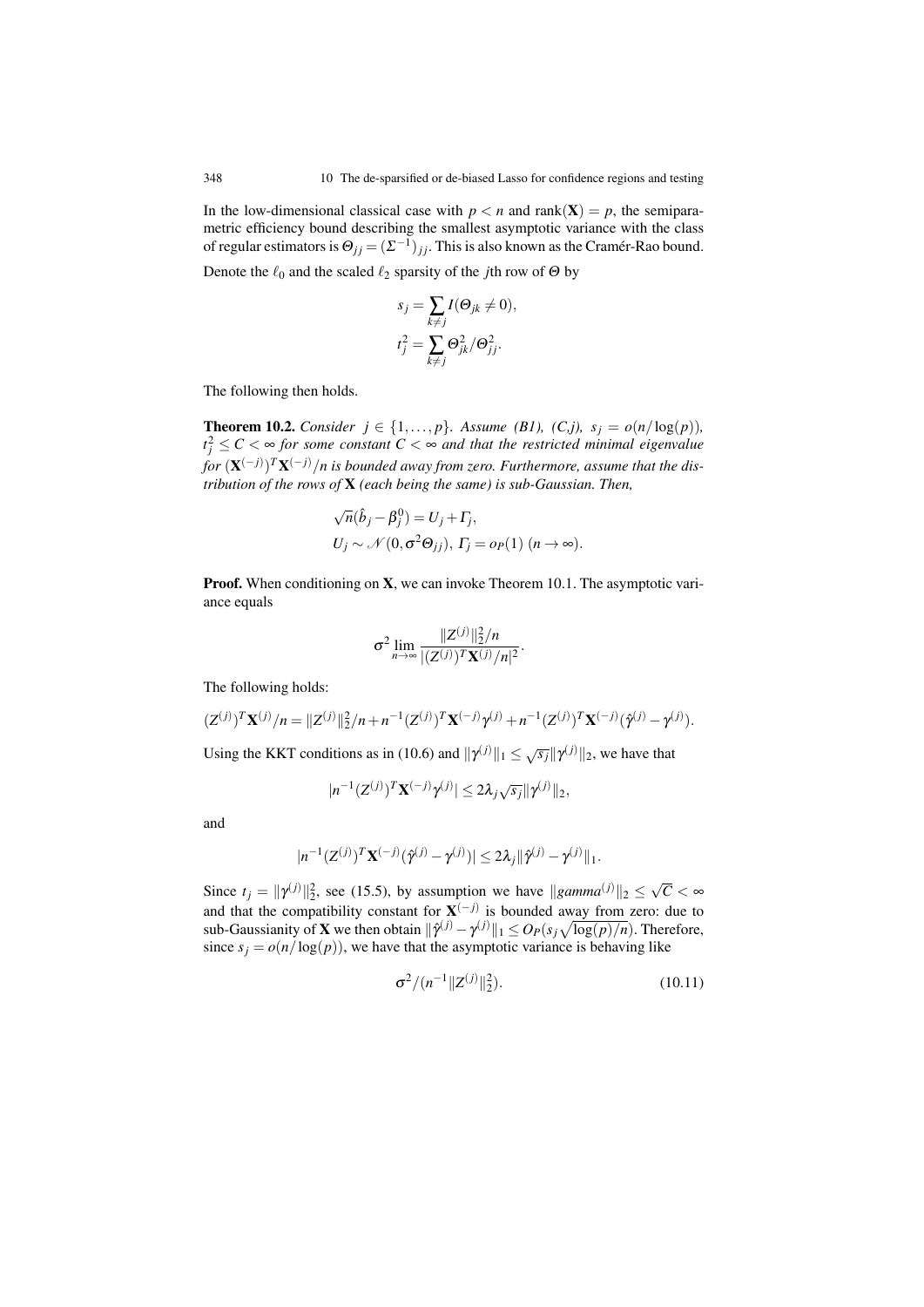Now, again invoking the compatibility condition for X(−*j*) , the sparsity assumption for *s<sub>j</sub>* and sub-Gaussianity of **X** we have that  $||Z^{(j)}||_2^2/n = 1/\Theta_{jj} + o_P(1)$  and due to boundedness of  $\Theta_{ij}$  from (C,j), this completes the proof.  $\square$ 

The conclusion  $||Z^{(j)}||_2^2/n = 1/\Theta_{jj} + o_P(1)$  is satisfied whenever the Lasso is consistent for the prediction error: as discussed in the proof above, this holds assuming a restricted eigenvalue condition for  $X^{(-j)}$  and that the regression of  $X^{(j)}$  =  $\mathbf{X}^{(-j)}\gamma^{(j)} +$  error is sparse with  $s_j = ||\gamma^{(j)}||_0^0 = o(n/\log(p)).$ 

If this condition does not hold, for example if the the regression of  $X^{(j)}$  versus  $X^{(-j)}$ is not sparse, one can actually obtain a smaller variance of the de-sparsified Lasso. The following holds unders some conditions:

$$
\sqrt{n}(\hat{b}_j - \beta_j^0) \Longrightarrow \mathcal{N}\left(0, \sigma^2 \frac{\Theta_{jj}}{1 + \Theta_{jj}(\mathbb{E}[|X^{(-j)}(\gamma^{(j)} - \gamma^{*,(j)})|^2])}\right),
$$

where  $\gamma^{*,j}$  is a specific sparse approximation of  $\gamma^{(j)}$ ; and thus, if  $\gamma^{(j)}$  is sparse,  $\gamma^{*,(j)} = \gamma^{(j)}$  and the asymptotic variance equals  $\sigma^2 \Theta_{jj}$  as in Theorem 10.1. For further details we refer to van de Geer (2017). More general results for efficiency in high-dimensional model are discussed in Janková and van de Geer (2016).

# 10.4 Heteroscedastic errors, the bootstrap and some empirical results

We discuss here some extensions and conclude with a small empirical study.

# *10.4.1 Heteroscedastic errors*

Theorem 10.1 does not hold for heteroscedastic errors, where  $\varepsilon_1, \ldots, \varepsilon_n$  independent with  $\text{Var}(\varepsilon_i) = \sigma_i^2$ . In such a situation, the variance of the de-sparsified or de-biased Lasso in (10.4) asymptotically behaves as

$$
\text{Var}(\sqrt{n}\frac{(Z^{(j)})^T\mathbf{X}^{(j)}}{n}\hat{b}_j) \asymp \text{Var}(n^{-1/2}\sum_{i=1}^n Z_i^{(j)}\varepsilon_i) = n^{-1}\sum_{i=1}^n (Z_i^{(j)})^2 \sigma_i^2.
$$

The quantity can be consistently estimated by

$$
\hat{\omega}_j^2 := n^{-1} \sum_{i=1}^n (Z_i^{(j)} \hat{\varepsilon}_i - n^{-1} \sum_{r=1}^n Z_r^{(j)} \hat{\varepsilon}_r)^2
$$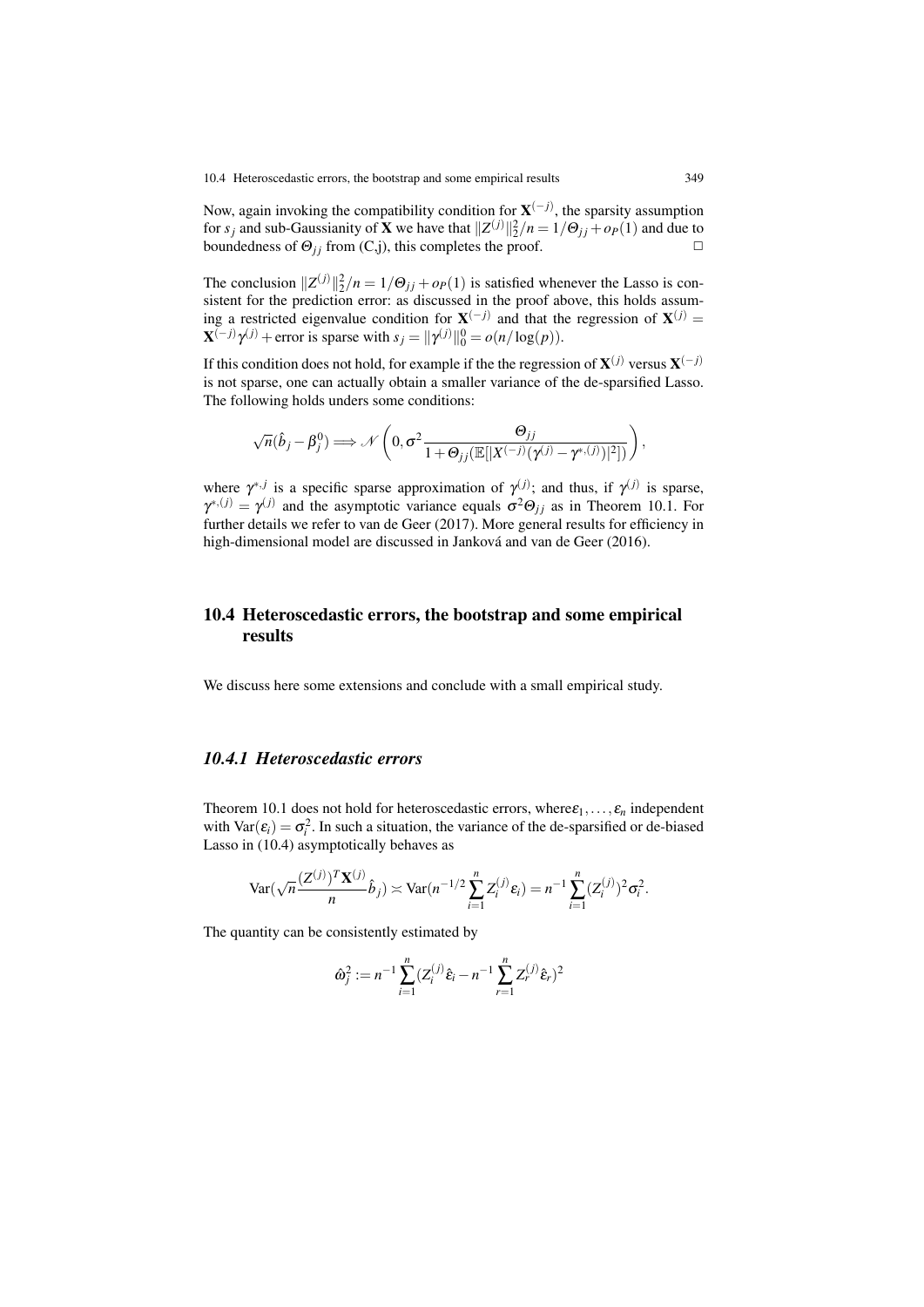assuming e.g. that  $\max_i |Z_i^{(j)}| \leq C < \infty$  and  $||\mathbf{X}(\hat{\beta} - \beta^0)||_2^2/n = o_P(1)$ , see also Bühlmann and van de Geer (2015). This is a version of the robust sandwich formula in presence of heterogeneous errors Huber (1967); White (1980). Similarly, we can estimate the covariance between  $\sqrt{n} \frac{(Z^{(j)})^T X^{(j)}}{n} \hat{b}_j$  and  $\sqrt{n} \frac{(Z^{(k)})^T X^{(j)}}{n} \hat{b}_j$  by the empirical covariance of  $Z^{(j)} \circ \hat{\varepsilon}$  and  $Z^{(k)} \circ \hat{\varepsilon}$ , where "<sup>o</sup>" denotes the Hadamard product, i.e.,  $(a \circ b)_i = a_i b_i$  for two vectors *a*, *b* of the same dimension.

Theorem 10.1 can then be extended in a straightforward way for the case where the errors are independent Gaussian  $\varepsilon \sim \mathcal{N}(0, \text{diag}(\sigma_1^2, \dots, \sigma_n^2))$ . We still invoke assumption (B1) and (B2,j) but assume in addition that the heteroscedasticity is such that  $\|\hat{\beta} - \beta^0\|_1 = O_P(s_0\sqrt{\log(p)/n})$ . The latter is a small extension of Corollary by simply assuming that  $\sigma_i^2 \leq C < \infty$ . One then obtains that

$$
\hat{\boldsymbol{\omega}}_j^{-1} \sqrt{n} \frac{(\mathbf{Z}^{(j)})^T \mathbf{X}^{(j)}}{n} (\hat{b}_j - \beta_j^0) \Longrightarrow \mathcal{N}(0,1).
$$

Analogously, for the multivariate case, the asymptotic covariance can estimated as indicated above.

#### *10.4.2 The residual bootstrap*

As described in Section 10.2, bootstrapping the Lasso does not lead to a consistent estimate of the underlying sampling distribution which in turn could be used for constructing confidence statements. The reason is, here discussed from another view point, that the bootstrap essentially only works for estimators having an asymptotic Gaussian distribution (Giné and Zinn, 1989, 1990), but the Lasso as a sparse estimaytor has also asymptoticaly point mass at zero (Knight and Fu, 2000). The desparsified or de-biased Lasso, however, has an asymptotic Gaussian distribution as discussed in Theorem 10.1. Therefore, the bootstrap is expected to consistently estimate its normalized sampling distribution. And indeed, this is the case as described next.

We consider a residual bootstrap. We use the Lasso for computing residuals  $\hat{\varepsilon}$  =  $\mathbf{Y} - \mathbf{X}\hat{\beta}$  and centered residuals  $\hat{\hat{\epsilon}}_{\text{cent},i} = \hat{\epsilon}_i - \overline{\hat{\epsilon}} \ (i = 1, \dots, n)$ , where  $\overline{\hat{\epsilon}} = n^{-1} \sum_{i=1}^n \hat{\epsilon}_i$ . The bootstrapped errors are then constructed as

 $\varepsilon_1^*, \ldots, \varepsilon_n^*$  i.i.d. (re-)sampled from the centered residuals  $\hat{\varepsilon}_{\text{cent},i}$  ( $i = 1, \ldots, n$ ).

The bootstrapped response variables are constructed as

$$
Y^* = \mathbf{X}\hat{\beta} + \varepsilon^*.
$$
 (10.12)

and the bootstrap sample is  $\{(\mathbf{X}_i, Y_i^*)\}_{i=1}^n$ , reflecting the fact of fixed (non-random) design. Here and in the sequel  $X_i$  denotes the  $p \times 1$  row vectors of  $X$  ( $i = 1, ..., n$ ).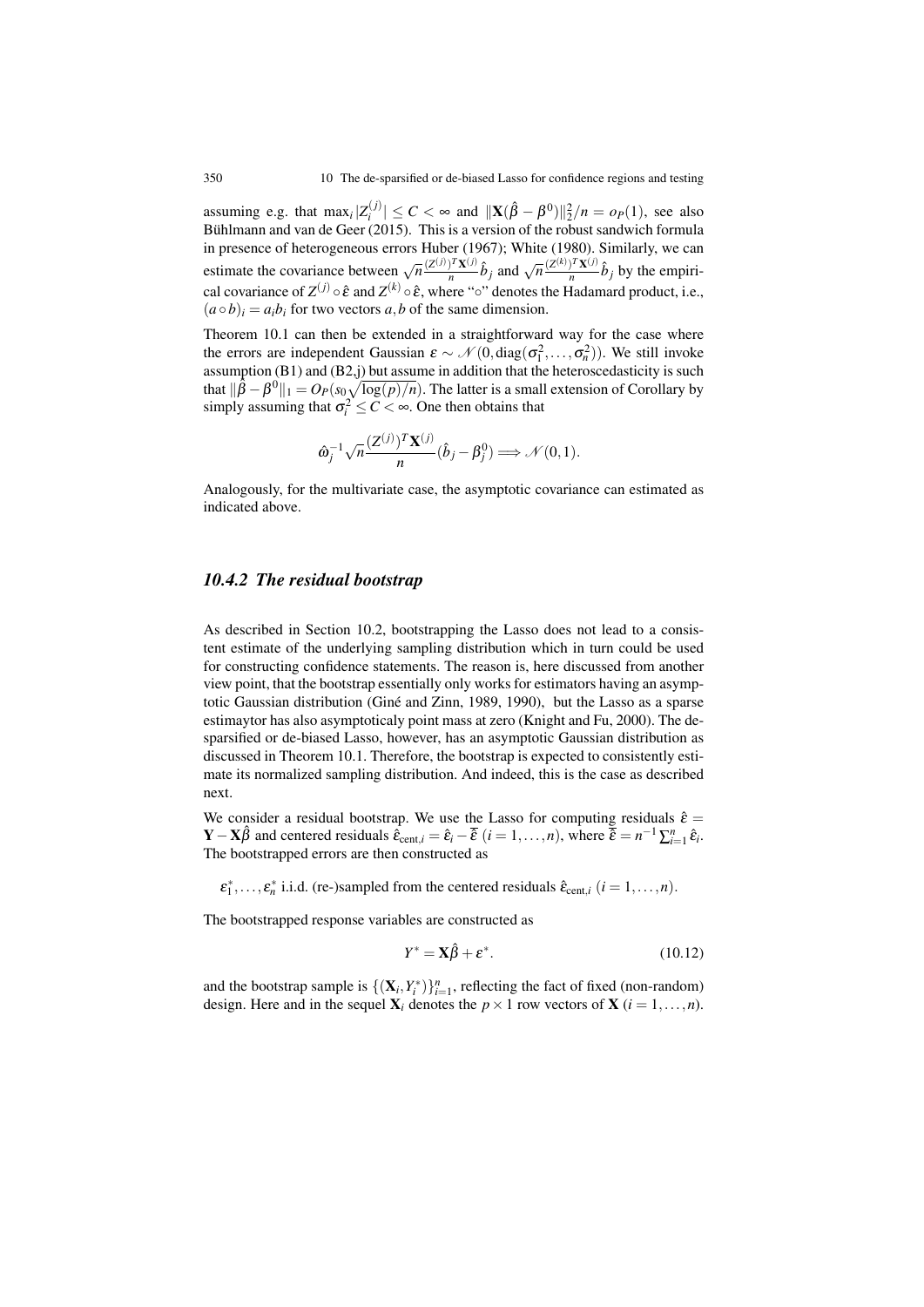The bootstrapped estimator of the de-sparsified Lasso  $\hat{b}_i$  and its corresponding (after appropriate scaling) robustly estimated standard deviation  $\hat{\omega}$ , or it s non-robust analogue  $\hat{\sigma}$  are defined by the plug-in rule, where the estimators are computed from the bootstrap sample. We denote them by  $\hat{b}^*_j$ ,  $\hat{\omega}^*$  or  $\hat{\sigma}^*$ , respectively. We aim to estimate the distribution of the asymptotic pivot

$$
T_j = \frac{\hat{b}_j - \beta_j^0}{\hat{s} \cdot \hat{e}_{\cdot j}},
$$

where

$$
\widehat{s.e.}_j = n^{-1/2} \hat{\omega} \frac{1}{|(Z^{(j)})^T \mathbf{X}^{(j)}/n|}
$$
 for the robust version, (10.13)

$$
\widehat{s.e.}_j = n^{-1/2} \widehat{\sigma} \frac{\|Z^{(j)}\|_2 / \sqrt{n}}{\left| (Z^{(j)})^T \mathbf{X}^{(j)} / n \right|} \text{ for the standard version.}
$$
 (10.14)

The bootstrap approximation is

$$
T_j^* = (\hat{b}_j^* - \hat{\beta}_j)/\widehat{s.e.}^*_{j},
$$

and the quantiles of  $T_j^*$  will converge to the quantiles of  $T_j$ . Denote by  $q_{j;v}^*$  the vquantile of the bootstrap distribution of  $T_j^*$ . We then construct two-sided 100(1 –  $\alpha$ )% confidence intervals for the *j*th coefficient  $\beta_j^0$  as

$$
\mathbf{CI}_{j} = [\hat{b}_{j} - q_{j;1-\alpha/2}^{*} \hat{s} \cdot \hat{e}_{\cdot j}, \hat{b}_{j} - q_{j;\alpha/2}^{*} \hat{s} \cdot \hat{e}_{\cdot j}].
$$
\n(10.15)

Bootstrapping pivots in classical low-dimensional settings is known to improve the level of accuracy of confidence intervals and hypothesis tests (Hall, 1992). For the high-dimensional case as discussed here, higher-order accuracy have not been worked out. Nevertheless, empirical results suggest that the bootstrap approach has an advantage over the normal approximation in Theorem 10.1, especially in presence of non-Gaussian errors  $\varepsilon$ . In addition, the bootstrap can also be used for approximating the distribution of max<sub> $i \in G$ </sub>  $T_i/\widehat{s.e.}$  *j* which is useful for inference over large groups  $G \subseteq \{1, \ldots, p\}$  and multiple testing adjustment. We refer to Dezeure et al. (2017) for further details.

Figure 10.1 displays some finite sample results from a simulation study with  $n = 100$ and *p* = 500. The design matrix is generated as i.i.d. rows from a  $\mathcal{N}_p(0,\Sigma)$  distribution with a Toeplitz covariance matrix where  $\Sigma_{j,k} = 0.9^{|j-k|}$ . The sparsity is chosen as  $s_0 = 3$  and the active set is randomly sampled from  $\{1, \ldots, p\}$ . The non-zero regression coefficients are i.i.d. sampled from a Uniform([−2,2]) distribution. Finally, the errors are i.i.d. non-Gaussian from a scaled and centere  $\chi_1^2$  dsitribution, that is,  $\varepsilon_i = \frac{\zeta_i - 1}{\sqrt{2}}$  with  $\zeta_1, \ldots, \zeta_n$  i.i.d.  $\sim \chi_1^2$ . The bootstrap improves over the cases with the worst under-coverage. In addition, because the errors are *i.i.d.* and thus homoscedastic, there is not much by using the robust standard error. On the other hand (not shown here), for heteroscedastic errors, the robust version performs much better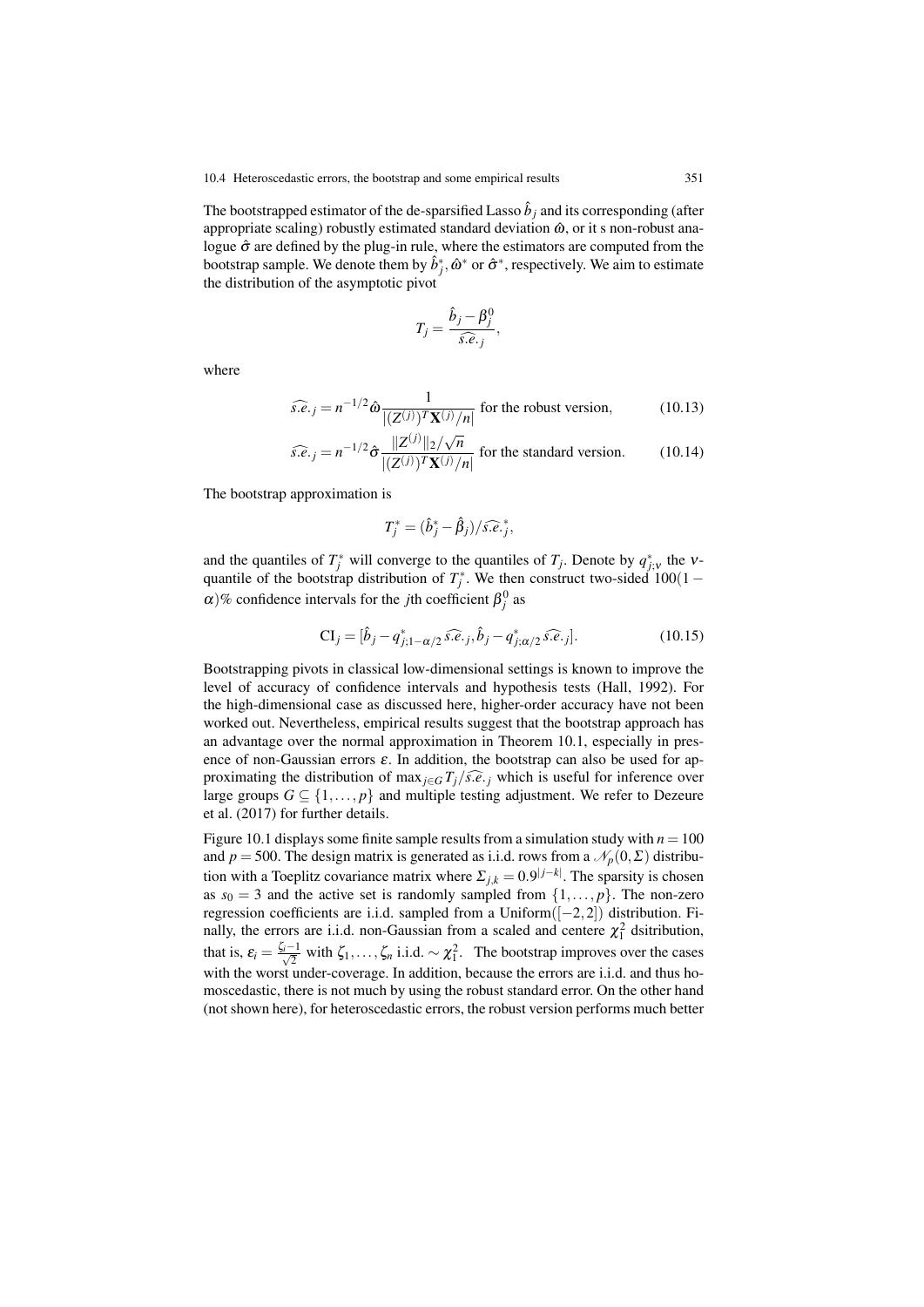

Fig. 10.1 Two-sided 95% confidence intervals for the de-sparsified Lasso estimator. From left to right 18 coefficients are shown with a black horizontal bar of a certain height illustrating the value of the coefficient. Only the first three coefficients differ from zero. The other 15 coefficients presented are those with the lowest confidence interval coverage for that particular method (in increasing order from left to right). 100 response vectors were generated for different realizations of the errors but with fixed design matrix X. Each of these realizations leads to a confidence interval for each coefficient in the model. The 100 confidence intervals are drawn as vertical lines and ordered from left to right in the column corresponding to the particular underlying coefficient whose value is indicated by the horizontal bar. The line segments are colored black if they cover the true coefficient and colored red otherwise. The number above each coefficient corresponds to the number of confidence intervals, out of 100, which end up covering the truth. The average coverage probability over all coefficients is provided in a column to the right of all coefficients. The first two rows correspond to the case with the standard error as in (10.14, and the thrid and fourth row to the case with the robust standard error (10.13). The figure is taken from Dezeure et al. (2017).

in comparison to the one with the wrong (non-robust) standard error. In view of this, one should always use the robust standard error as it also works for heteroscedastic errors. One could also use the wild bootstrap to deal with heteroscedastic errors. Details can be found in Dezeure et al. (2017).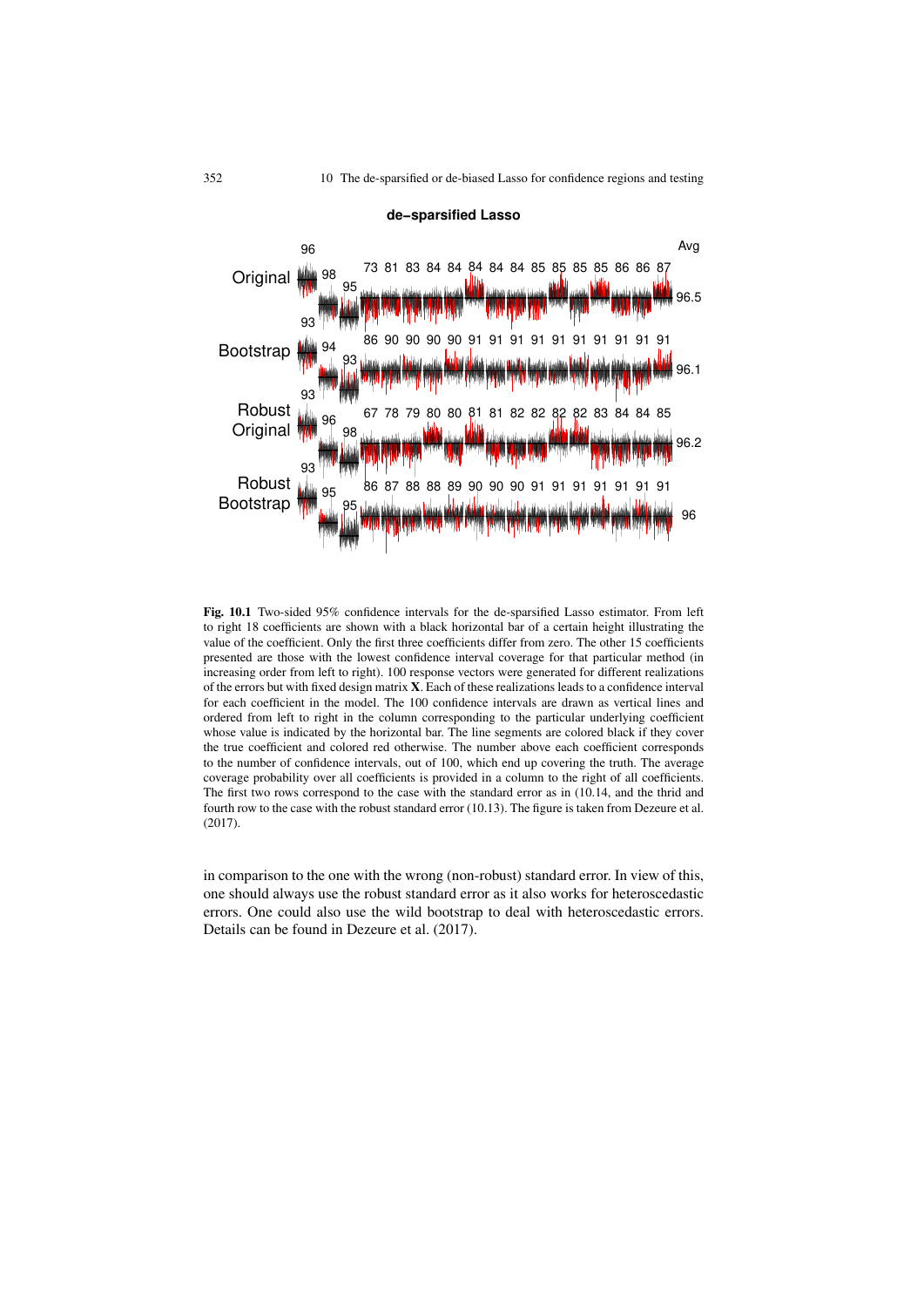10.5 Extensions for generalized linear models 353

#### 10.5 Extensions for generalized linear models

For generalized linear models, introduced in Chapter 3, one can de-sparsify or debias the Lasso estimator by considering the KKT conditions and using a regularized inversion of these: this approach has been described in van de Geer et al. (2014).

A simpler version of obtaining inferential statements is to use weighted regression. We restrict ourselves to the specific case of logistic regression: a more general treatment is given in Dezeure et al. (2015). Logistic regression is usually fitted by applying the iteratively reweighted least squares (IRLS) algorithm where at every iteration one solves a weighted least squares problem (Hastie et al., 2001). The idea is now to apply the Lasso for the logistic regression model, compute corresponding weights and then use the de-sparsified or de-biased Lasso on the transformed response and covariates.

Denote by  $\hat{\pi}_i$ ,  $i = 1, \ldots, n$  the estimated conditional probabilities for the binary responses, and  $\hat{\pi}$  denotes the vector of these probabilities.

From Hastie et al. (2001), the adjusted response variable becomes

$$
\mathbf{Y}_{\text{adj}} = \mathbf{X}\hat{\beta} + W^{-1}(Y - \hat{\pi}),
$$

and the weighted least squares problem is

$$
\hat{\beta}_{\text{new}} = \underset{\beta}{\text{arg min}} (\mathbf{Y}_{adj} - \mathbf{X}\beta)^T W (\mathbf{Y}_{\text{adj}} - \mathbf{X}\beta),
$$

with diagonal weight matrix

$$
W=(\hat{\pi}(1-\hat{\pi})).
$$

We rewrite,  $Y_W = \sqrt{W} \mathbf{Y}_{adj}$  and  $X_W = \sqrt{W} \mathbf{X}$ . Note that one then obtains the parameter estimate

$$
\hat{\beta}_{\text{new}} = \underset{\beta}{\text{arg min}} \|\mathbf{Y}_{w} - \mathbf{X}_{w}\beta\|_{2}^{2}/n
$$

from regression of  $Y_W$  versus  $X_W$ . This motivates to use the de-sparsified or debiased Lasso for the response  $Y_W$  versus  $X_W$  and then to obtain p-values and confidence regions as described before (but based on the weighted data  $\mathbf{Y}_W$  and  $\mathbf{X}_W$ ). This approach is detailed in Dezeure et al. (2015).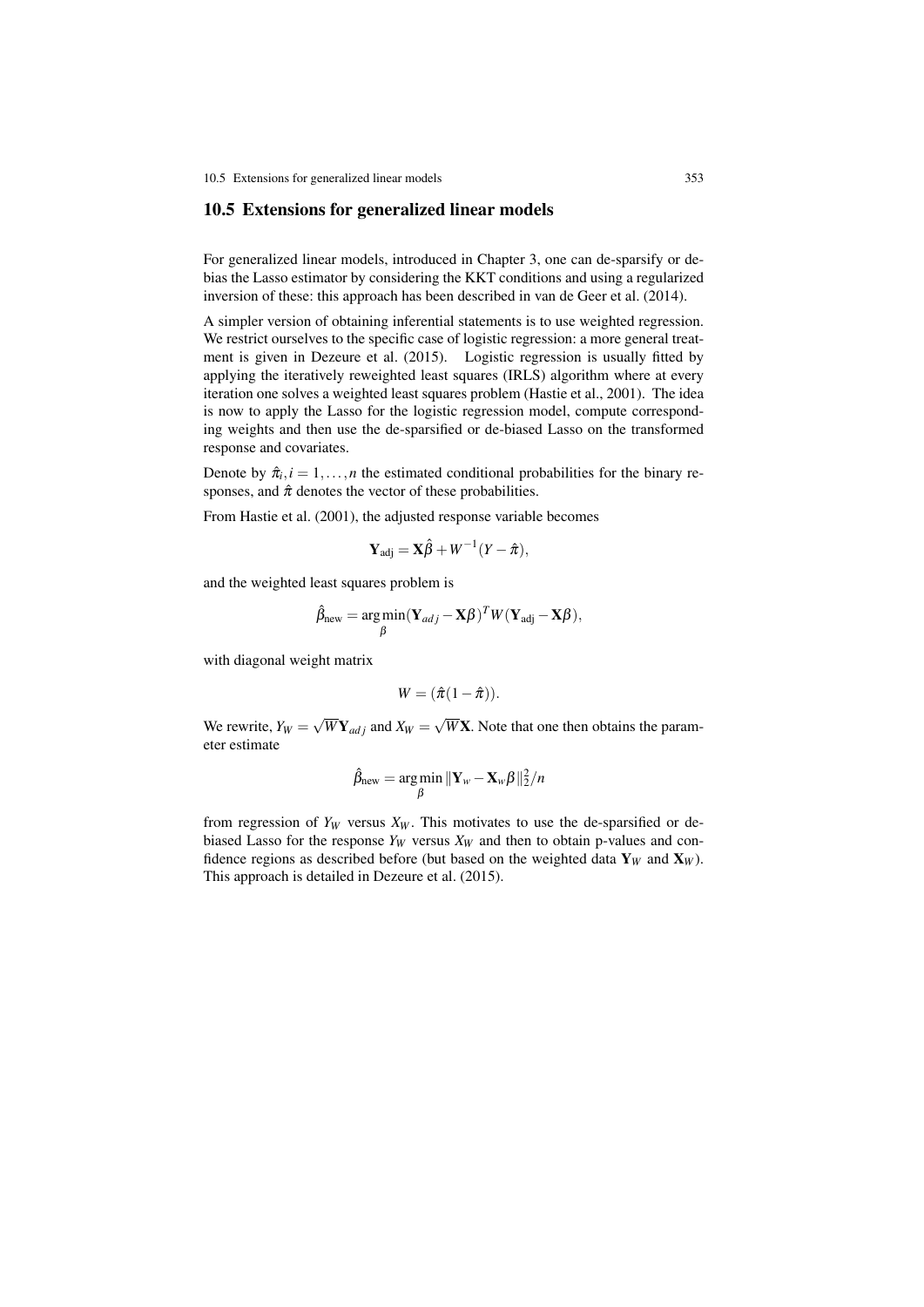# 10.6 Related and alternative methods

The idea of de-biasing the Lasso in linear models has also been proposed by using a vector  $Z^{(j)}$  in (10.5) which arises from Ridge regression, that is  $Z^{(j)}$  is essentially the *j*th row vector of  $(X^T X + \lambda_X I)^{-1} X^T$  (Bühlmann, 2013). There is no such elegant theory as for the de-biased Lasso in Theorem 10.1 and 10.2. Empirically, the method seems rather reliable for type I error control over a variety of design matrices while it pays a price in terms of efficiency (Dezeure et al., 2015).

Javanmard and Montanari (2014) propose to choose the vector  $Z^{(j)}$  in (10.5) from optimizing the variance of the estimator under a newr orthogonality constraint. We see from (10.11) that the asymptotic variance of the de-sparsified estimator  $\hat{b}_j$  behaves as

$$
\sigma^2/(n^{-1}||Z^{(j)}||_2^2).
$$

Futhermore, the proof of Lemma 10.1 reveals that the de-sparsified Lasso satisfies a near-orthogonality constraint, due to the KKT conditions from the Lasso:

$$
|(Z^{(j)})^T \mathbf{X}^{(k)}/n| \le 2\lambda_X. \tag{10.16}
$$

From this perspective, one can proceed to find a vector  $Z^{(j)}$  which maximizes  $||Z^{(j)}||_2^2/n$  under the constraint (10.16). This can be done using a convex program, as advocated by Javanmard and Montanari (2014), and following the argumentaion above, the estimator should exibit good efficiency. In numerical studies, however, the procedure seems to be "over-optimized" and does not reliably control the type I error (Dezeure et al., 2015). In fact, the idea of choosing a reasonable  $\lambda_X$  for the de-sparsified Lasso as described at the end of Section 10.3.2 is going against the idea of optimizing the variance: instead, it takes the view point that a somewhat larger variance of the estimator leads to more reliable type I error control.

For Gaussian graphical models, the idea and "philosophy" of the de-biased Lasso for linear models has been adapted and worked out in Ren et al.  $(2015)$  and Janková and van de Geer (2017), thereby relying on nodewise regression as discussed in Section 15.4.2 in Chapter 15.

Alternative methods rely on subsampling with corresponding inferential statements such as p-values or confidence regions, see Chapter 11, or geared towards stability with controling the expected number of false positive selections as dicusssed in Chapter 12). These methods can be used for a broad variety of models: the price for this generality includes a decrease in efficiency (power) and theoretical justifications which assume stronger (sufficient) conditions.